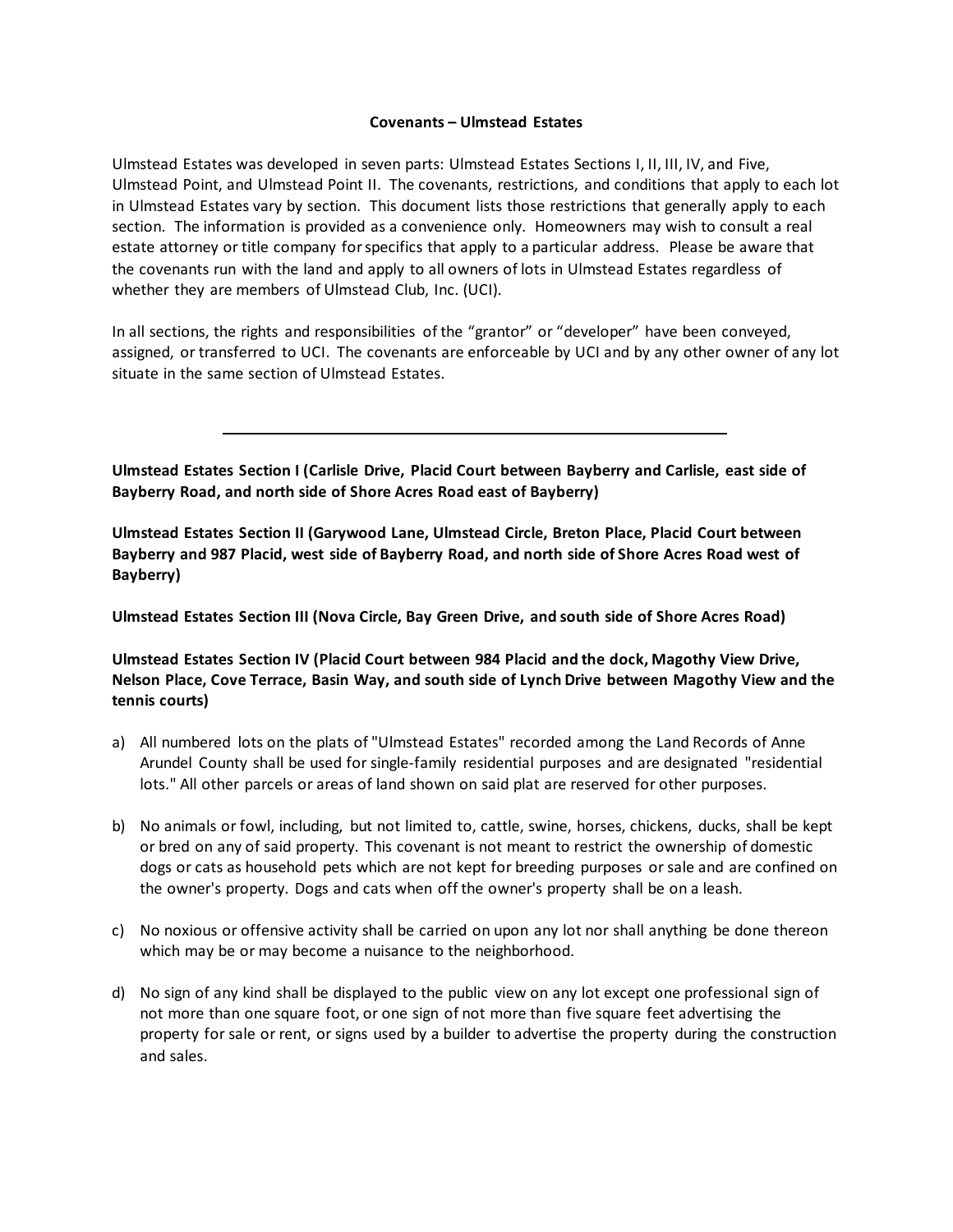- e) Television antennas and radio aerials installed on residential lots shall be limited to a height of ten (10) feet above the topmost roofline of the dwelling thereon.
- f) At no time shall there be erected or maintained a structure of a temporary character such as a trailer, basement, tent, shack, garage, barn, or other out-building to be used on any lot at any time as a residence either temporarily or permanently.
- g) Building set-back lines on residential lots are as shown on Plat of "Ulmstead Estates" designated heretofore herein.
- h) Easements for installation and maintenance, five (5) feet in width, of utilities are hereby reserved to the grantor, along the rear and side lot lines of all residential lots.
- i) [Sections II and IV only] The Grantor herein reserves the right of way 15 feet along the rear of all of the lots described herein.
- j) Architectural and construction plans and specifications for any structure to be placed on any residential lot shall be submitted to the grantor, its successors or assigns for approval prior to commencement of construction or other work on said lot. Failure of the grantor to approve or disapprove of said plans by written notification within 30 days shall constitute an approval of said plans.

## **Ulmstead Estates Section Five (Quail Run Court, White Swan Drive, Mallard Circle, Mallard Court, Blue Heron Court, Canvasback Court, and north side of Lynch Drive between Bayberry and the tennis courts)**

- a) No noxious or offensive trade or activity shall be carried on upon any lot, nor shall anything be done thereon which may be or become any annoyance or nuisance to the neighborhood. No intoxicating liquors or malt beverages shall ever be manufactured or sold on said premises.
- b) The Purchaser will not cause or permit on the premises any commercial breeding of any type of domestic or wild animal, but this covenant shall not prevent the occupant of the premises from keeping domestic pets. No chickens or other fowl, horses, cows, goats, swine, sheep or other livestock may be kept on the premises.
- c) No sign of any kind shall be displayed to the public view on any lot except one professional sign of not more than one square foot, or one sign of not more than five square feet advertising the property for sale or rent, or signs used by a builder to advertise the property during the construction and sales.
- d) Television antennas and radio aerials installed on residential lots shall be limited to a height of ten (10) feet above the topmost roofline of the dwelling thereon.
- e) The land shall be used for private residence purposes only, and no building of any kind whatsoever shall be erected or maintained thereon except private dwelling houses, each dwelling being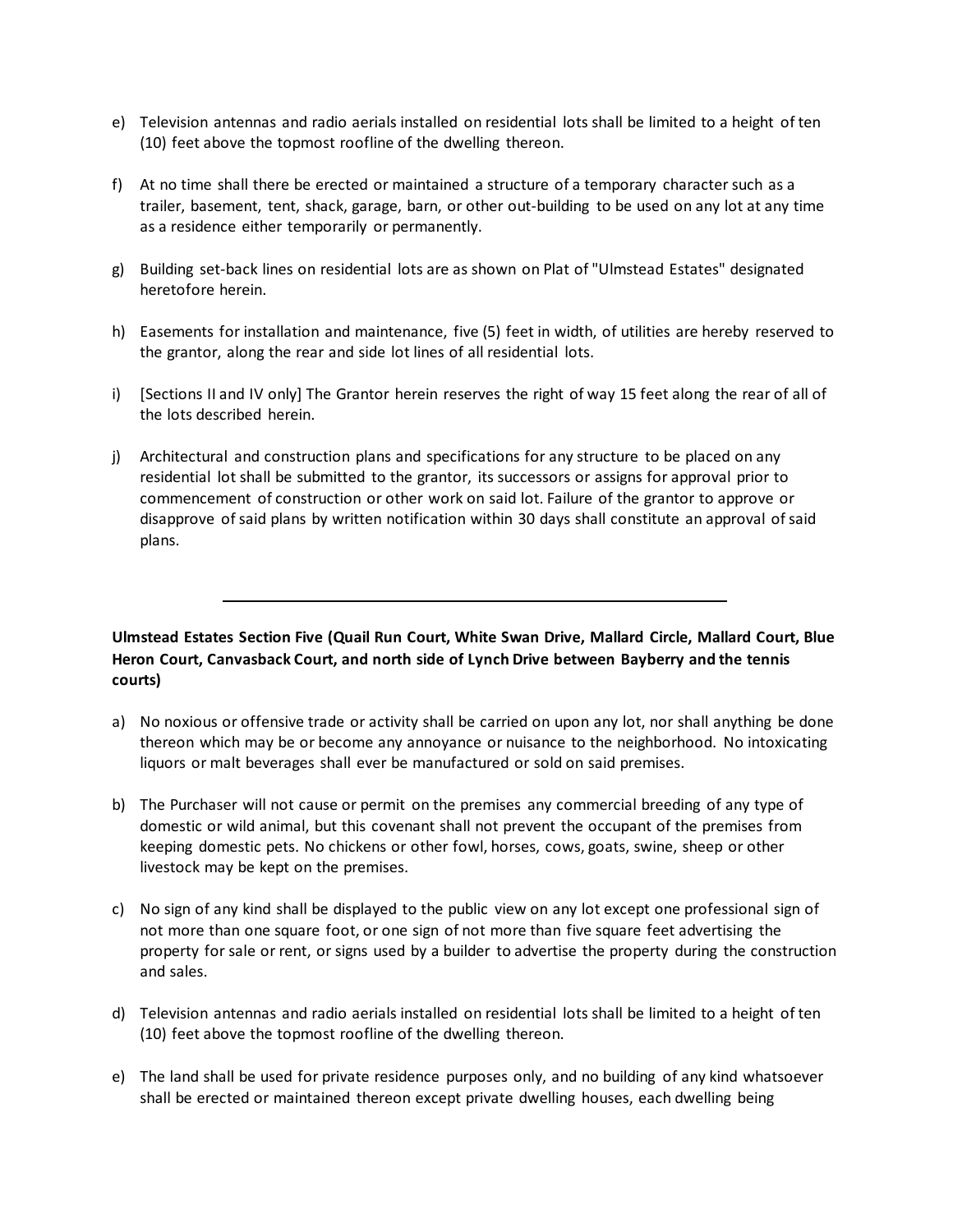designed for occupation by a single family, and private garages and other necessary buildings, as hereinafter defined, for the use of the respective owners or occupants of the plots upon which such garages and other accessory buildings are erected.

- f) No trailer, tent, or shack shall be erected on the premises and no garage or other outbuilding erected on the premises shall at any time be used as a residence temporarily or permanently, nor shall any structure of a temporary character be used as a residence.
- g) There shall not be erected, permitted, maintained or operated any privy, cesspool, vault or any form of privy except such sewerage system as may be approved by the Developer, and no sewerage shall be permitted to be drained into any pond, lake or stream.
- h) On all lots improved by a single family residence, no other building or structure of any kind whatsoever shall be erected, placed or altered by the purchaser, savings and excepting a one or two car detached or attached garage; the erection, placement or alteration of small accessory buildings such as summer houses, storage sheds, fences and other forms of enclosures may be permitted only after submissions to and approval by the Developer, or its successors and assigns, of the plans, specifications and plat location plans for the same.
- i) No building or other structure may be occupied as a residence other than a house designed for residential use, containing toilet, plumbing and heating facilities, and no such house may be occupied as a residence until the construction thereof shall have been completed, including final outside surface and finish, roof and drains, and final interior trim.
- j) Single story bay, bow and oriel windows (exclusive of foundation or other supports) may encroach on such restricted areas by projecting thereon no more than three (3) feet.
- k) No building or structure as provided herein, shall be erected or permitted nearer than five (5) feet from the rear line of any plot.
- l) The Developer shall in all cases have the right to say and determine which are the front, side and rear lines of any plot, and also the amount of set-back from said lines necessary to conform to the requirements hereof, and the Developer's judgment and determination thereon shall be final and binding.
- m) Free or open spaces shall be left on both sides of every single family detached residence erected, which free spaces shall extend the full depth of the plot. The minimum width of such free spaces to be left on either side of any detached dwelling to the property line of any lot shall be fifteen (15) feet.
- n) Easements for installation and maintenance of utilities and drainage facilities are reserved as shown on the recorded plat and over the side and rear five (5) feet of each lot. Within these easements, no structures, planting or other material shall be placed or permitted to remain which may damage or interfere with the installation, usage and maintenance of utilities, of which may change the direction of flow of drainage channels in the easements, or which may obstruct or retard the flow of water through drainage channels in the easements. The easement area of each lot and all improvements in it shall be maintained continuously by the owner of the lot, except for those improvements for which a public authority or utility company is responsible.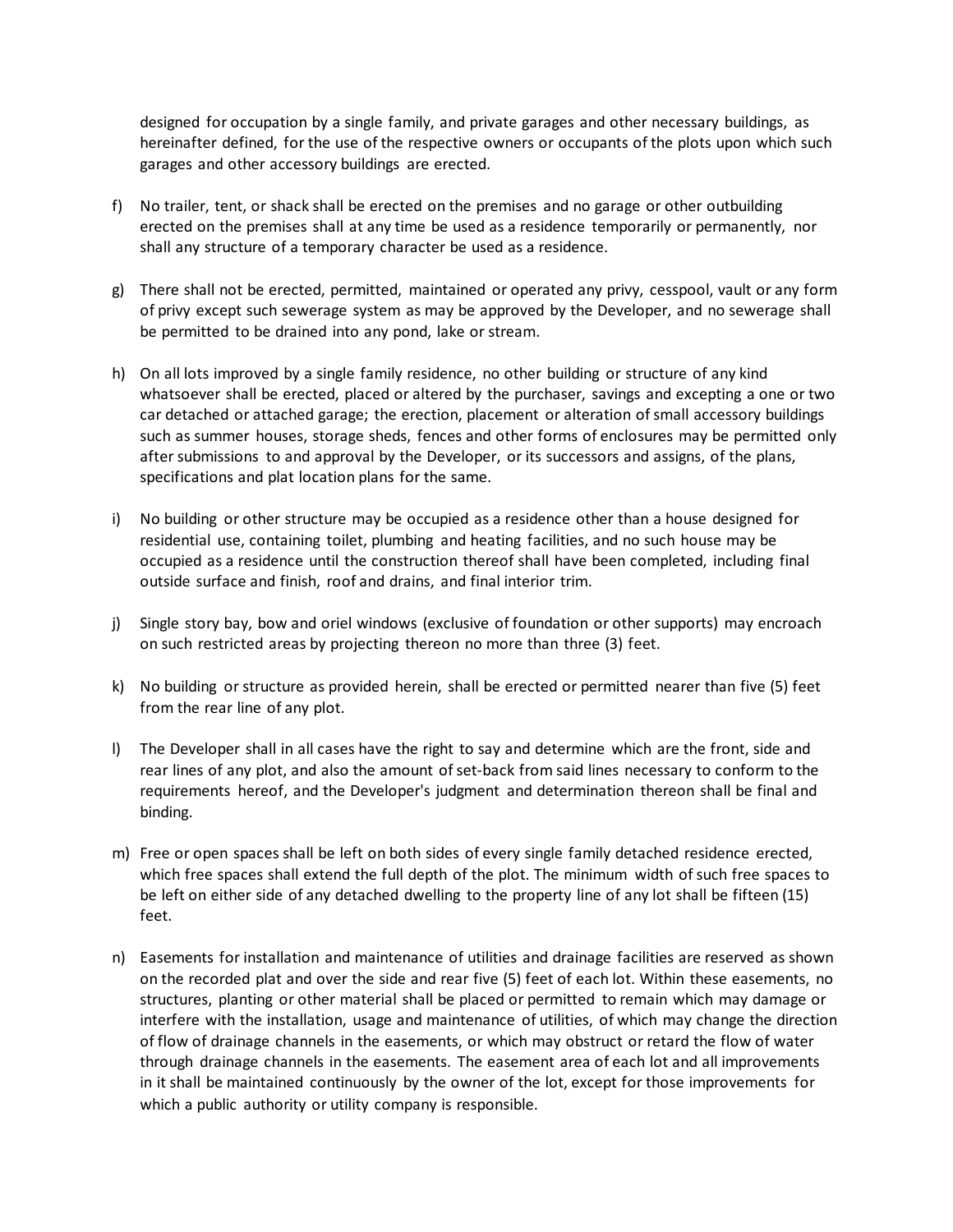- o) All buildings to be erected on such lots shall be kept within the applicable setback lines as shown on the Plats of Ulmstead Estates Section Five, filed among the Plat Records of Anne Arundel County, aforesaid, subject however, to the right and privilege hereby reserved to said Ulmstead Limited Partnership, or its successors, to establish, re-establish, change, modify, or alter said setback lines for any of the lots so shown on said Plat whenever in its or their sole discretion such changes, modifications or alterations become necessary for the proper development of the land so shown on the aforesaid Plats.
- p) No building (or any addition or accessory thereto), fence, wall or other structure shall be commenced, erected or maintained, nor shall any addition to or change or alteration therein be made until the plans and specifications showing the nature, kind, shape, heights, materials, floor plans, location and approximate cost of such structure shall have been submitted to and approved in writing by the Developer. The Developer shall have the right to refuse to approve any such plans or specifications which are not suitable or desirable in its opinion, and in so passing upon such plans and specifications, it shall have the right to take into consideration the suitability of the proposed building or other structure and the materials of which it is to be built to the site upon which it is proposed to erect the same, the harmony thereof with the surroundings, and the effect of the building or other structure, as planned, on the outlook from the adjacent or neighboring property.
- q) Architectural and construction plans and specifications for any structure to be placed on any residential lot shall be submitted to the Developer, its successors or assigns for approval prior to commencement of construction or other work on said lot. Failure of the Developer to approve or disapprove of said plans by written notification within 30 days shall constitute an approval of said plans.
- r) No fences of any kind shall be erected unless approved in writing by the Ulmstead Limited Partnership.
- s) No toilets or bath houses shall be erected on said property excepting such as shall be built in or attached to either the main dwelling or a garage, and any such shall be constructed in accordance with the regulations of and with the approval of the State Board of Health; and in no event is any waste or drainage to empty into the tidewaters of the Magothy River and its tributaries.

## **Ulmstead Point (Owl Court and south side of Lynch Drive between Bayberry and Magothy View) and Ulmstead Point II (Lynch Drive past the tennis courts)**

- a) All lots shown on the Plats of Ulmstead Point shall be for residential use only and not for purposes of any trade or business whatsoever. Structures erected on any one lot shall consist of the main dwelling or residence for the occupancy of one family only, together with a private garage and other structures appurtenant to the main residence or to be used in connection therewith.
- b) No residence, dwelling, garage or other structure appurtenant to the residence shall be erected or built on said lot, nor shall any addition to or change or alteration therein be made, until the plans and specifications for such structure or alterations and location thereof are submitted to and